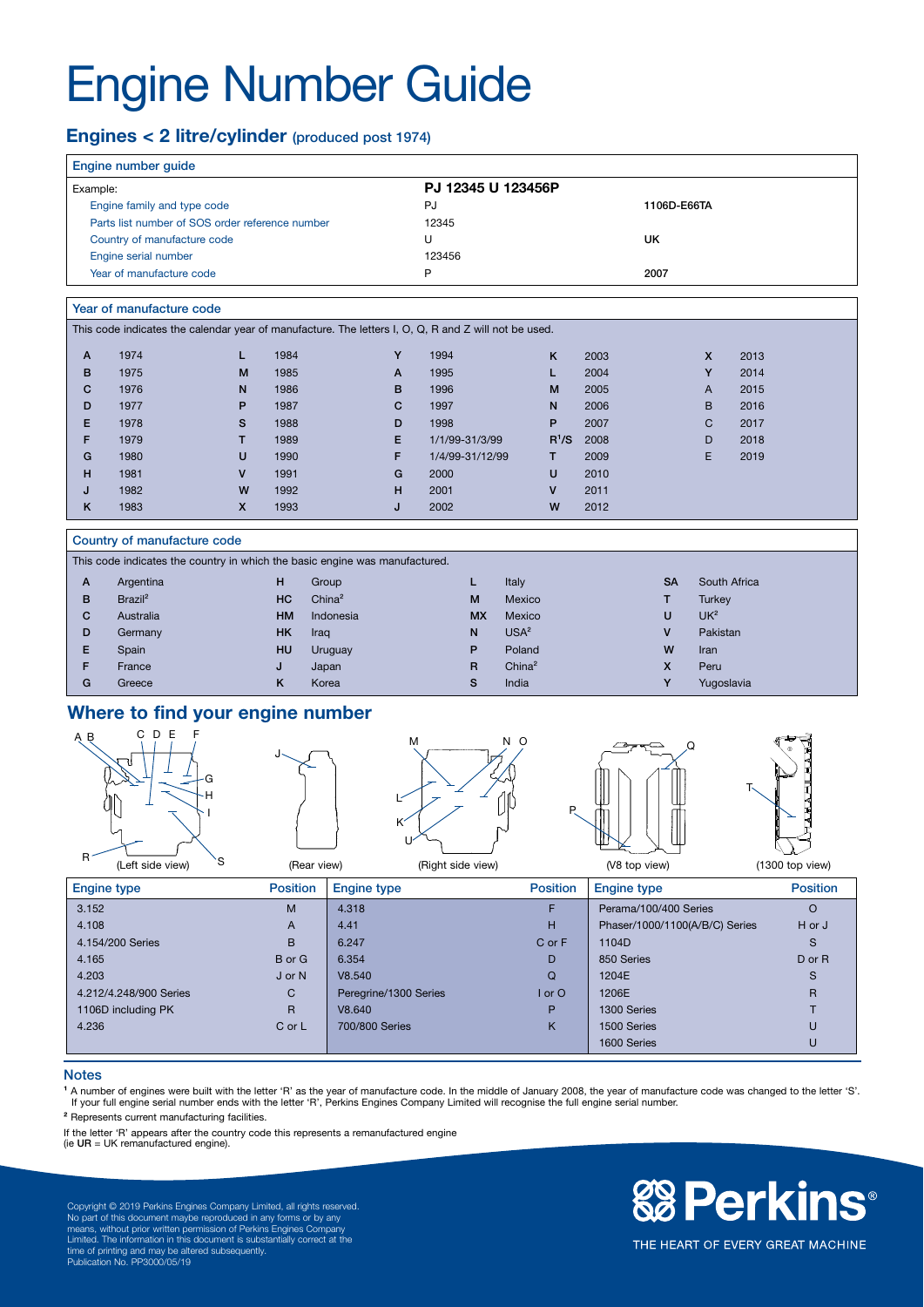|     | Engine family and type code - small/medium engines |     |                     |           |                           |                     |                                  |                |                    |
|-----|----------------------------------------------------|-----|---------------------|-----------|---------------------------|---------------------|----------------------------------|----------------|--------------------|
|     | Phaser/1000 Series                                 | DF  | 1103B-33            | HR        | 404C-22T                  | ML                  | 1204E-E44TTA                     | TT             | TC6.3541           |
| AA  | 1004-4                                             | DG  | 1103B-33T           |           | 400 Series                | МT                  | 1204F-E44TA                      | TU             | T6.3544            |
| AВ  | 1004-4T                                            | DJ  | 1103A-33            | IG        | 402J-05                   |                     | DOC and SCR                      | <b>TV</b>      | 6.3724             |
| АC  | 1004-4T                                            | DK  | 1103A-33T           | ΙH        | 403J-07                   | MU                  | 1204F-E44TTA<br>DOC and SCR      | <b>TW</b>      | 6.3544             |
| AD  | 1004e-4TW                                          |     | 4.108 Series        | IJ        | 403J-11                   |                     |                                  | TX             | C6.3544            |
| AE  | Fed. CC                                            | ED  | 4.108               | IS        | 403J-17                   | MW                  | 1204F-E44TTA<br>DOC, DPF and SCR | $\mathsf{T}$   | H6.3544            |
| AF  | 1004-40S                                           |     | 400 Series          | IF        | 403J-17T                  |                     | 4.318 Series                     | TZ             | HT6.3544           |
| AG  | 1004-4                                             | EG  | 402F-05             | IN        | 404J-22                   | <b>NC</b>           | 4.318                            |                | 700 Series         |
| AH  | 1004-4T                                            | EH  | 403F-07             |           | 4.203 Series              | <b>ND</b>           | 4.3182                           | UA             | 704.30             |
|     | New 1000 Series                                    | EJ  | 403F-11             | JD        | 4.203                     |                     | 1100 Series                      | UB             | 704.26             |
| AJ  | 1004-40                                            | EK  | 403F-15             | <b>JE</b> | D4.203                    | NH <sup>2</sup> /NP | 1104D-E44T                       | UC             | 704.30             |
| AΚ  | 1004-40T                                           | EL. | 403F-15T            | JF        | G4.203                    | $NJ^2/NR$           | 1104D-E44TA                      |                | 800 Series         |
| AL  | 1004-40TA                                          | EN  | 404F-22             | JG        | 4.2032                    | NΚ                  | 1104D-44                         | UE             | 804C-33            |
| AM  | 1004-40T                                           | EP  | 404F-22T            |           | 850 Series                |                     |                                  | UF             | 804C-33T           |
| AP  | 1004-40                                            | EQ  | 404F-E22T           | JR        | 854E-E34TA                | NL                  | 1104D-44T                        | UK             | 804D-33            |
| AQ  | 1004-40T                                           | ER  | 404F-E22TA          |           | wall flow                 | ΝM                  | 1104D-44TA                       | UL             | 804D-33T           |
| AR  | 1004-42                                            | EW  | 403F-E17T           | JS        | 854F-E34T                 | NP                  | 1104D-E44T                       | <b>UM</b>      | 804D-33TA          |
| AS  | 1004-42                                            |     | 400 Series Gas      |           | wall flow                 | <b>NR</b>           | 1104D-E44TA                      |                | 1100 Series        |
| AT  | 1004-40TA                                          | EX1 | 404A-22SG1          | JT        | 854F-E34T<br>through flow | PJ                  | 1106D-E66TA                      | VK             | 1106C-E60TA        |
|     | Prima/500 Series                                   |     | 4.154/200 Series    |           |                           | PK                  | 1106C-E66TA <sup>1</sup>         |                | V8.540 Series      |
| BA  | $504 - 2$                                          | GА  | 4.154               | JU        | 854F-E34TA                | PP                  | 1106A-70T                        | XA             | V8.510             |
| BВ  | 504-2T                                             | GB  | 4.135               | JV        | 854F-E34TA                | PR                  | 1106A-70TA                       | XB             | TV8.510            |
|     | 1200 Series                                        | GC  | 4.182               |           | wall flow                 | PT                  | 1106C-70TA                       | XC             | V8.540             |
| ΒK  | 1206E-E66TA                                        | GD  | 4.25                |           | Perama/100 Series         | PU                  | 1106D-70TA                       | XE             | TV8.540            |
| BL  | 1206E-E70TTA                                       | GE  | 4.3                 | KA        | 102.04                    | PV                  | 1106C-E70TA                      |                | 1100 Series        |
| ВM  | 1206F-E70TA                                        |     | 400 Series          | KB        | 103.06                    | PW                  | 1106D-E70TA                      | XG             | 1103D-E33          |
| BN  | 1206F-E70TTA                                       | GG  | 402D-05             | KC        | 103.09                    |                     | 6.247 Series                     | XH             | 1103D-E33T         |
| BP1 | 1206A-E70TTA                                       | GH  | 403D-07             | KD        | 103.10                    | RA                  | 6.247                            | XJ             | 1103D-E33TA        |
| BQ1 | 1206D-E70TTA                                       | GJ  | 403D-11             | KE        | 103.15                    |                     | 1100 Series                      | XK             | 1103D-33           |
|     | 3.152 Series                                       | GK  | 403D-15             | KF        | 104.19                    | RE                  | 1104C-44                         | XL             | 1103D-33T          |
| СA  | P <sub>3</sub>                                     | GL  | 403D-15T            | KG        | 103.12                    | RF                  | 1104C-E44                        | XM             | 1103D-33TA         |
| CВ  | 3.144                                              |     | 404D-15             | KH        | 103.13                    | RG                  | 1104C-44T                        |                | Phaser/1000 Series |
| CC  | P3.144                                             | GМ  | 404D-22             | ΚJ        | 103.15 DI                 | RH                  | 1104C-E44T                       | YA             | 1006-6             |
| CD  | 3.152                                              | GN  |                     | ΚK        | 104.19 DI                 | RJ                  | 1104C-44TA                       | YB             | 1006-6T            |
| CЕ  | D3.152                                             | GP  | 404D-22T            | KL        | 103.07                    | RK                  | 1104C-E44TA                      | YC             | 1006-6T            |
| CF  | G3.152                                             | GR  | 404D-22TA           | KN        | 102.05                    | <b>RR</b>           | 1104A-44                         | YD             | 1006e-6T           |
| СG  | P3.152                                             | GS  | 403D-17             | KR        | 104.22                    | <b>RS</b>           | 1104A-44T                        | YE             | Fed. CC            |
| CJ  | 3.1522                                             | GT  | 403A-11             | KS        | 103.11                    | RT                  | 1104A-44TA                       | YF             | 1006-60S           |
| СK  | T3.152C                                            | GU  | 403A-15             |           | 4.236 Series              | <b>SD</b>           | Sabre CC6.68                     |                | New 1000 Series    |
| CМ  | 3.1524                                             | GV  | 404A-22             | LA        | 4.212                     |                     | 6.354 Series                     | YG             | 1006-60            |
| CN  | T3.1524                                            |     | 4.165 Series        | LВ        | G4.212                    | TC                  | 6.354                            | YH             | 1006-60T           |
|     | 900 Series                                         | HA  | 4.165               | LD        | 4.236                     | TD                  | H6.354                           | YJ             |                    |
|     |                                                    |     | 400 Series          | LE.       | G4.236                    | TE                  | T6.354                           |                | 1006-60TA          |
| CR  | 903-27                                             | HB  | 402C-05             | LF        | 4.248                     | TF                  | HT6.354                          | YK             | 1006-60TW          |
| СP  | 903-27                                             | HD  | 403C-07             | LG        | 4.2482                    | TG                  | 6.3541                           |                | V8.640 Series      |
| СS  | 903-25                                             | HH  | 403C-11             | LH        | C4.236                    | TH                  | T6.3541                          | ΖA<br>ZB       | V8.640<br>TV8.640  |
| СT  | 903-27S                                            | HL. | 403C-15             | LJ        | T4.236                    | TJ                  | 6.3542                           |                |                    |
|     | 1100 Series                                        | HМ  | 403C-17             |           |                           |                     |                                  |                |                    |
| DC  | 1103C-33                                           | HN  | 404C-15             | LM        | 4.41                      | ΤK                  | C6.3542                          |                |                    |
| DD  | 1103C-33T                                          |     |                     |           | 1200 Series               | TP                  | T6.3543                          |                |                    |
| DE  | 1103C-33TA                                         | HP  | 404C-22             | МK        | 1204E-E44TA               | TR                  | 6.372                            |                |                    |
|     | $\overline{A}$ Air to air charge cooling           |     | <b>F</b> Electronic |           | H Horizontal              |                     |                                  | T Turbocharged |                    |

| Air to air charge cooling | Electronic        | Horizontal            | Turbocharged                     |
|---------------------------|-------------------|-----------------------|----------------------------------|
| Compensated               | Federal emissions | N<br>Narrow front end | Unit injection                   |
| CC Charged cooled         | FF<br>Federal     | Timing chain          | V form                           |
| Direct Injection          | Gasoline/gas      | Spark ignition        | W<br>Water to air charge cooling |

## Notes

<sup>1</sup> PK Series engines are derived from the 1106D Range platform but are only Stage II EU 2007 generator sets emissions compliant.

² Not available from 2014.

Peterborough products may show a finishing list on the engine plate, eg F1895. It is very important to quote this when spare parts are required.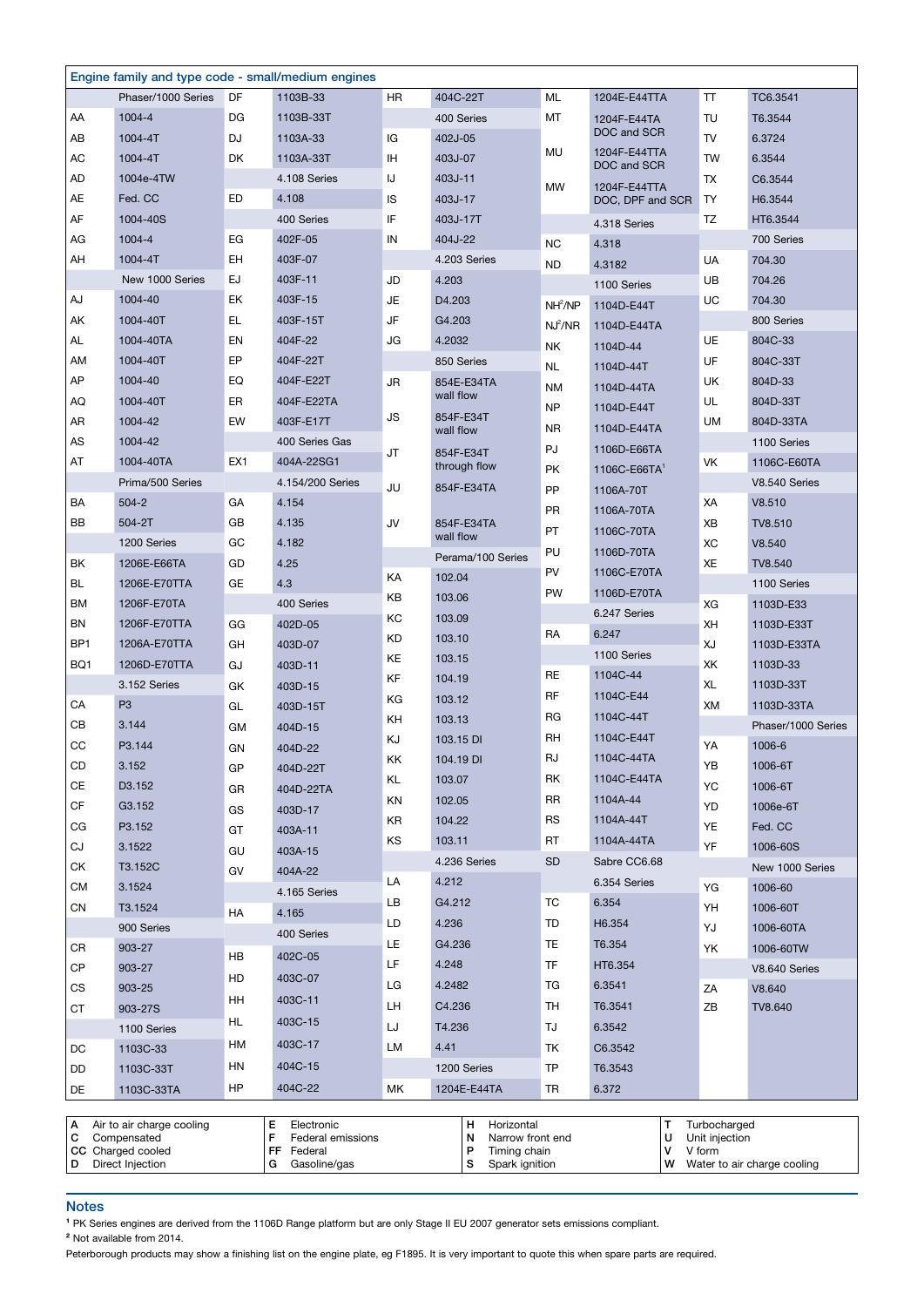|            | Engine family and type code - large engines |            |                           |            |                       |                        |                              |            |                                       |
|------------|---------------------------------------------|------------|---------------------------|------------|-----------------------|------------------------|------------------------------|------------|---------------------------------------|
|            | 4000 Series                                 | <b>DGV</b> | 4012-46TWG4 (A)           | <b>JGB</b> | 2806A-E18TAG2         | PP <sub>3</sub>        | 2206F/J-E13TA                | WG         | 1306C-E87TA                           |
| <b>DIE</b> | 4006TESI                                    | <b>DGP</b> | 4012TEG                   | <b>JGD</b> | 2806A/C-E18TAG3       | PP4                    | 2206F-E13TA (ARD)            | WH         | post Jan 2010<br>1306-9T NGD          |
| DIF        | 4006TESI                                    | <b>DGR</b> | 4012TEG2                  | <b>JGF</b> | 2806A-E18TTAG5        |                        | 2500 Series                  | WJ         | 1306-9TA NGD                          |
| <b>DIH</b> | 4006TRS                                     | DIE        | 4016TESI                  | <b>JGK</b> | 2806F-E18TAG1         | PK <sub>5</sub>        | 2506D-E15TA                  |            | 1300 Series EDi                       |
| <b>DIJ</b> | 4006TRS                                     | DIF        | 4016TESI                  | <b>JGL</b> | 2806C-E18TTAG6        | PP <sub>5</sub>        | 2506F/J-E15TA                | <b>WK</b>  | 1306-E76T                             |
| <b>DGA</b> | 4006TAG1                                    | <b>DIG</b> | 4016E61-TRS               | <b>JGM</b> | 2806C-E18TTAG7        |                        | 2800 Series                  | <b>WL</b>  | 1306-E76TA                            |
| <b>DGB</b> | 4006-23TAG2 (A)                             | DIH        | 4016TRS                   | <b>JGY</b> | 2806A-E18TAG2         | P84                    | 2806F/J-E18TA                | <b>WM</b>  | 1306-E87T                             |
| <b>DGD</b> | 4006-23TAG3 (A)                             | DIJ        | 4016TRS                   | <b>JGZ</b> | 2806A-E18TAG3         | PK8                    | 2806D-E18TA                  | <b>WN</b>  | 1306-E87TA                            |
| <b>DGM</b> | 4006TWG                                     | <b>DGL</b> | 4016TAG                   |            | 2400 Series           | PP8                    | 2806J-E18TTA                 | <b>WP</b>  | 1306-E76T                             |
| <b>DGP</b> | 4006TEG                                     | <b>DGA</b> | 4016TAG1 (A)              | <b>KHG</b> | 2406J-E13TA           |                        | 1500 Series                  | WQ         | 1306-E76TA                            |
| DIE        | 4008TESI                                    | <b>DGB</b> | 4016TAG2 (A)              |            | 1500 Series           | PK9                    | 1506D-E88TA                  | <b>WR</b>  | 1306-E87T                             |
| <b>DIF</b> | 4008TESI                                    | <b>DGK</b> | 4016TWG2                  | <b>LGA</b> | 1506C-E88TAG1         |                        | 2200 Series                  | WS         | 1306-E87TA                            |
| DIH        | 4008TRS                                     | <b>DGR</b> | 4016TEG1/2 (A)            | <b>LGB</b> | 1506A/C-E88TAG2       | TGB                    | 2206A/C/D-<br>E13TAG2        |            | EP pre Jan 2010<br>IOPU pre June 2010 |
| <b>DIJ</b> | 4008TRS                                     | <b>DGP</b> | 4016-61TRG1 (A)           | <b>LGD</b> | 1506A/C/D-<br>E88TAG3 | <b>TGD</b>             | 2206A/C/D-                   |            | 1300 Series                           |
| <b>DGL</b> | 4008TAG                                     | <b>DGW</b> | 4016-61TRG2 (A)           | LGE        | 1506A-E88TAG4         |                        | E13TAG3                      | <b>WGD</b> | 1306A-E87TAG3                         |
| <b>DGA</b> | 4008TAG (A)                                 | <b>DGX</b> | 4016-61TRG3 (A)           | LGF        | 1506A/D-E88TAG5       | <b>TGF</b>             | 2206A-E13TAG5                | <b>WGE</b> | 1306A-E87TAG4                         |
| <b>DGB</b> | 4008TAG (A)                                 |            | 2300 Series               |            | 2500 Series           | <b>TGH</b>             | 2206A-E13TAG6                | <b>WGH</b> | 1306A-E87TAG6                         |
| <b>DGK</b> | 4008TWG2                                    | <b>FGA</b> | 2306TAG1                  | <b>MGA</b> | 2506A/C-E15TAG1       | <b>TGK</b>             | 2206F-E13TAG                 |            | 1600 Series                           |
| <b>DIE</b> | 4012TESI                                    | FGB        | 2306TAG2                  | <b>MGB</b> | 2506A/C/D-            |                        | 1300 Series Peregrine        | XGA        | 1606D-E93TAG1                         |
| DIF        | <b>4012TESI</b>                             | <b>FGD</b> | 2306TAG3                  |            | E15TAG2               | <b>WB</b>              | 1306-8T                      | <b>XGB</b> | 1606D-E93TAG2                         |
| <b>DGA</b> | 4012-46TAG1 (A)                             |            | 2800 Series               | <b>MGD</b> | 2506A/C-E15TAG3       | <b>WC</b><br><b>WD</b> | 1306-8TA<br>1306-7T          | <b>XGD</b> | 1606D-E93TAG3                         |
| <b>DGB</b> | 4012-46TAG2 (A)                             | <b>HGA</b> | 2806TAG1                  | <b>MGE</b> | 2506A/C-E15TAG4       |                        | pre June 2010                | <b>XGE</b> | 1606A/D-E93TAG4                       |
| <b>DGD</b> | 4012-46TAG3 (A)                             |            | $(16$ litre)              |            | 1700 Series           | <b>WD</b>              | 1306-E87T/TA                 | <b>XGF</b> | 1606A/D-E93TAG5                       |
| <b>DGL</b> | 4012-46TAG0A                                | HGB        | 2806TAG2<br>$(16$ litre)  | <b>NGK</b> | 1706J-E93TA           |                        | post June 2010               |            | 1700 Series                           |
| <b>DGM</b> | 4012TWG                                     |            |                           | <b>NGW</b> | 1706D-E93TA           | <b>WE</b>              | 1306-7TA                     | <b>YGB</b> | 1706A-E93TAG                          |
| <b>DGK</b> | 4012-46TWG2 (A)                             | JG         | 2806C/D-E18TA             |            | 2200 Series           | WF                     | 1306-8T NGD                  |            |                                       |
| <b>DGN</b> | 4012-46TWG3 (A)                             | <b>JGA</b> | 2806A/C/D-<br>E18TAG1 (A) | PK3        | 2206D-E13TA           | WG                     | 1306-8TA NGD<br>pre Jan 2010 |            |                                       |

| 61         | Capacity in litres          | <b>CHP</b> | Combined heat and power |   | Intercooled   | S(SI) | Spark ignition |
|------------|-----------------------------|------------|-------------------------|---|---------------|-------|----------------|
| ΙA         | Air to air                  |            | External water circuit  | M | Marine        |       | Turbocharged   |
| <b>ARD</b> | Aftertreatment Regeneration | -          | Electronic              | R | Remote cooled |       | Water          |
|            | Device                      |            | Genset                  |   |               |       |                |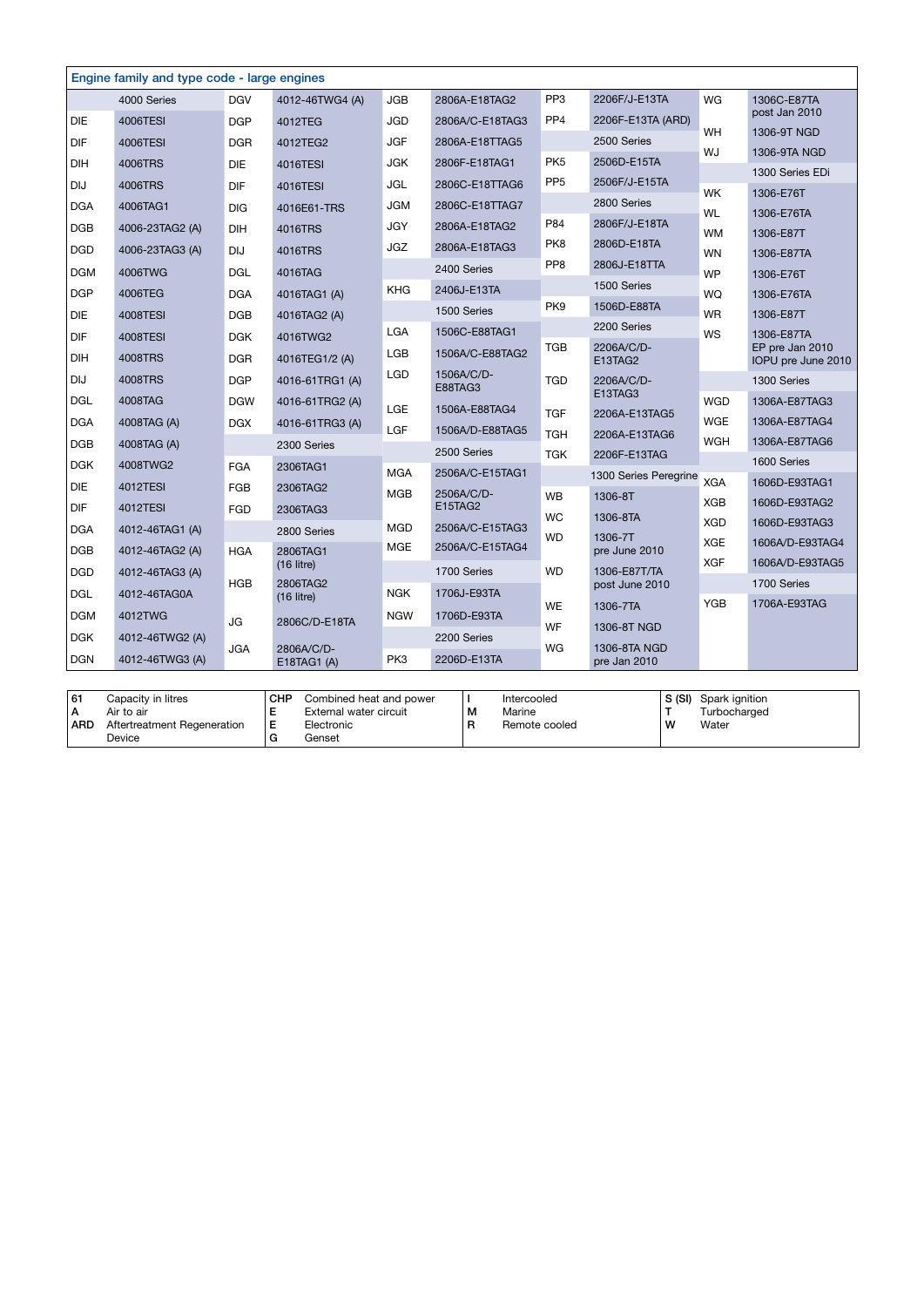# 1300 Series

From January 2010 ElectropaK (EP) and June 2010 Industrial Open Power Unit (IOPU) the engine numbering format for 1300 Series engine range changed to bring it into line with 2000 and 4000 Series engines.

| Engine number quide                    |   |                                                                  |       |
|----------------------------------------|---|------------------------------------------------------------------|-------|
| Example:                               |   | W G H F 7004 N 12345 U                                           |       |
| 1300 Series engine                     | W | Differentiator for customer specific options (Build List number) | 7004  |
| Generator set application (D for IOPU) | G | USA country of origin base engine                                | N     |
| Rating (eg TAG6)                       | H | Unique serial number                                             | 12345 |
| 6 cylinders                            | - | Year of manufacture                                              |       |

## 1600 Series

| Engine number quide       |   |                                                                  |       |
|---------------------------|---|------------------------------------------------------------------|-------|
| Example:                  |   | X G D F 7147 N 12345 W                                           |       |
| 1600 Series engine        | X | Differentiator for customer specific options (Build List number) | 7147  |
| Generator set application | G | USA country of origin base engine                                | N     |
| Rating (eg TAG3)          | D | Unique serial number                                             | 12345 |
| 6 cylinders               |   | Year of manufacture                                              | W     |

## 1500 Series

| Engine number quide       |   |                                                                  |       |
|---------------------------|---|------------------------------------------------------------------|-------|
| Example:                  |   | L G F F 1010 N 12345 U                                           |       |
| 1500 Series engine        |   | Differentiator for customer specific options (Build List number) | 1010  |
| Generator set application | G | Country of manufacture                                           | N     |
| Rating (eg TAG5)          |   | Unique serial number                                             | 12345 |
| 6 cylinders               |   | Year of manufacture                                              | U     |

From the 1 January 2008 the engine numbering format for large engines changed. The two numbers used previously to determine the number of cylinders per engine, have been replaced by one letter. The following letters will define the number of cylinders:

|  | n 6 cylinder engine        | F will replace 06 | 12 cylinder engine |  |
|--|----------------------------|-------------------|--------------------|--|
|  | <b>n</b> 8 cylinder engine | H will replace 08 | 16 cylinder engine |  |

## 2000 Series Electronic

From February 2015 the country of manufacture code changed from 'U' to 'N'.

| Engine number quide                |   |                             |      |  |  |
|------------------------------------|---|-----------------------------|------|--|--|
| T G A F 0019 N 00178 A<br>Example: |   |                             |      |  |  |
| 2000 Series engine                 |   | Engine specification number | 0019 |  |  |
| Generator set application          | G | Country of manufacture      | N    |  |  |
| Rating (eg TAG1)                   | A | Build line number           | 0178 |  |  |
| 6 cylinders                        |   | Year of manufacture         |      |  |  |

| Engine family and type code    |                                 |               |                        |  |  |  |  |
|--------------------------------|---------------------------------|---------------|------------------------|--|--|--|--|
| Build list ID pre January 2010 | Build list ID from January 2010 | Product type  | Speed                  |  |  |  |  |
| 1300 Series EP                 |                                 |               |                        |  |  |  |  |
| <b>WS5360</b>                  | <b>WGDF7002</b>                 | 1306C-E87TAG3 | 1500 rpm               |  |  |  |  |
| <b>WS5361</b>                  | <b>WGEF7003</b>                 | 1306C-E87TAG4 | 1500 rpm               |  |  |  |  |
| <b>WS5358</b>                  | <b>WGFF7007</b>                 | 1306C-E87TAG5 | 1500 rpm               |  |  |  |  |
| <b>WS5362</b>                  | <b>WGHF7004</b>                 | 1306C-E87TAG6 | 1500 rpm               |  |  |  |  |
| <b>WS5359</b>                  | <b>WGDF7008</b>                 | 1306C-E87TAG3 | 1800 rpm               |  |  |  |  |
| <b>WS5357</b>                  | <b>WGEF7009</b>                 | 1306C-E87TAG4 | 1800 rpm               |  |  |  |  |
| <b>WS5363</b>                  | <b>WGDF7005</b>                 | 1306C-E87TAG3 | 1500/1800 rpm          |  |  |  |  |
| <b>WS5364</b>                  | <b>WGEF7006</b>                 | 1306C-E87TAG4 | 1500/1800 rpm          |  |  |  |  |
| Build list ID pre June 2010    | Build list ID from June 2010    | Product type  | Gross rating kWm @ rpm |  |  |  |  |
|                                |                                 |               |                        |  |  |  |  |
| 1300 Series IOPU               |                                 |               |                        |  |  |  |  |
| <b>WR4424</b>                  | <b>WDMF7100</b>                 | 1306-E87T     | 153.0 @ 2200           |  |  |  |  |
| WP4423                         | <b>WDNF7101</b>                 | 1306-E76T     | 156.5 @ 2400           |  |  |  |  |
| <b>WR4425</b>                  | <b>WDPF7102</b>                 | 1306-E87T     | 168.0 @ 2200           |  |  |  |  |
| <b>WS4426</b>                  | <b>WDQF7103</b>                 | 1306-E87TA    | 186.5 @ 2000           |  |  |  |  |
| <b>WS4427</b>                  | <b>WDRF7104</b>                 | 1306-E87TA    | 186.5 @ 2200           |  |  |  |  |
| <b>WS4580</b>                  | <b>WDSF7105</b>                 | 1306-E87TA    | 197.5 @ 2100           |  |  |  |  |
| <b>WS4428</b>                  | <b>WDTF7106</b>                 | 1306-E87TA    | 197.5 @ 2100           |  |  |  |  |
| <b>WS5093</b>                  | <b>WDUF7107</b>                 | 1306-E87TA    | 197.5 @ 2200           |  |  |  |  |
| <b>WS5095</b>                  | <b>WDVF7108</b>                 | 1306-E87TA    | 197.5 @ 2200           |  |  |  |  |
| <b>WS5405</b>                  | <b>WDWF7109</b>                 | 1306-E87TA    | 223.5 @ 2200           |  |  |  |  |
| <b>WS5404</b>                  | <b>WDXF7110</b>                 | 1306-E87TA    | 246.0 @ 2000           |  |  |  |  |

| Engine family and type code |                     |  |
|-----------------------------|---------------------|--|
| <b>Build list ID</b>        | <b>Product type</b> |  |
| 1300 Series                 |                     |  |
| <b>WGDF</b>                 | 1306A-E87TAG3       |  |
| <b>WGEF</b>                 | 1306A-E87TAG4       |  |
| <b>WGHF</b>                 | 1306A-E87TAG6       |  |

| Engine family and type code |                     |  |  |
|-----------------------------|---------------------|--|--|
| <b>Build list ID</b>        | <b>Product type</b> |  |  |
| 1500 Series EP              |                     |  |  |
| LGAF                        | 1506A-E88TAG1       |  |  |
| LGBF                        | 1506A/C-E88TAG2     |  |  |
| LGDF                        | 1506A/C/D-E88TAG3   |  |  |
| LGEF                        | 1506A-E88TAG4       |  |  |
| LGFF                        | 1506A/D-E88TAG5     |  |  |

| Engine family and type code |                     |  |
|-----------------------------|---------------------|--|
| <b>Build list ID</b>        | <b>Product type</b> |  |
| 1600 Series EP              |                     |  |
| <b>XGAF</b>                 | 1606D-E93TAG1       |  |
| <b>XGBF</b>                 | 1606D-E93TAG2       |  |
| <b>XGDF</b>                 | 1606D-E93TAG3       |  |
| <b>XGEF</b>                 | 1606A/D-E93TAG4     |  |
| <b>XGFF</b>                 | 1606A/D-E93TAG5     |  |

| Engine family and type code       |                                           |                              | Engine family and type code |                                           |                                            |                                |  |
|-----------------------------------|-------------------------------------------|------------------------------|-----------------------------|-------------------------------------------|--------------------------------------------|--------------------------------|--|
| Build list ID pre<br>January 2009 | <b>Build list ID from</b><br>January 2009 | <b>Product type</b>          |                             | Build list ID pre<br>January 2008         | <b>Build list ID from</b><br>January 2008  | Product type                   |  |
| 2200 Series                       |                                           |                              |                             | 2500 Series                               |                                            |                                |  |
| Not applicable                    | <b>TGBF</b>                               | 2206A/C/D-E13TAG2 (13 litre) |                             | MGA06                                     | <b>MGAF</b>                                | 2506A/C-E15TAG1 (15 litre)     |  |
| Not applicable                    | <b>TGDF</b>                               | 2206A/C/D-E13TAG3 (13 litre) |                             | MGB06                                     | <b>MGBF</b>                                | 2506A/C/D-E15TAG2 (15 litre)   |  |
| Not applicable                    | <b>TGFF</b>                               | 2206A-E13TAG5 (13 litre)     |                             | MGD06                                     | <b>MGDF</b>                                | 2506A/C-E15TAG3 (15 litre)     |  |
| Not applicable                    | <b>TGHF</b>                               | 2206A-E13TAG6 (13 litre)     |                             | MGE06                                     | <b>MGEF</b>                                | 2506A-E15TAG4 (15 litre)       |  |
| 2300 Series                       |                                           |                              |                             | 2800 Series                               |                                            |                                |  |
| FGA06                             | <b>FGAF</b>                               | 2306TAG1 (14 litre)          |                             | <b>HGA06</b>                              | Not applicable                             | 2806TAG1 (16 litre)            |  |
| FGB06                             | <b>FGBF</b>                               | 2306TAG2 (14 litre)          |                             | HGB06                                     | Not applicable                             | 2806TAG2 (16 litre)            |  |
| FGD06                             | <b>FGDF</b>                               | 2306TAG3 (14 litre)          |                             | JGA06                                     | <b>JGAF</b>                                | 2806A/C-E18TAG1 (A) (18 litre) |  |
|                                   |                                           |                              |                             | JGB06                                     | <b>JGBF</b>                                | 2806A-E18TAG2 (18 litre)       |  |
|                                   |                                           |                              |                             | JGD06                                     | <b>JGDF</b>                                | 2806A/C-E18TAG3 (18 litre)     |  |
|                                   |                                           |                              |                             | Not Applicable                            | <b>JGYF</b>                                | 2806A-E18TAG2 (18 litre)       |  |
|                                   |                                           |                              |                             | Not Applicable                            | <b>JGZF</b>                                | 2806A-E18TAG3 (18 litre)       |  |
|                                   |                                           |                              |                             | <b>Build list ID pre</b><br>February 2014 | <b>Build list ID from</b><br>February 2014 | <b>Product type</b>            |  |
|                                   |                                           |                              | 2800 Series                 |                                           |                                            |                                |  |
|                                   |                                           |                              |                             | Not applicable                            | <b>JGAF</b>                                | 2806D-E18TAG1 (A) (18 litre)   |  |

- M will replace 12
- R will replace 16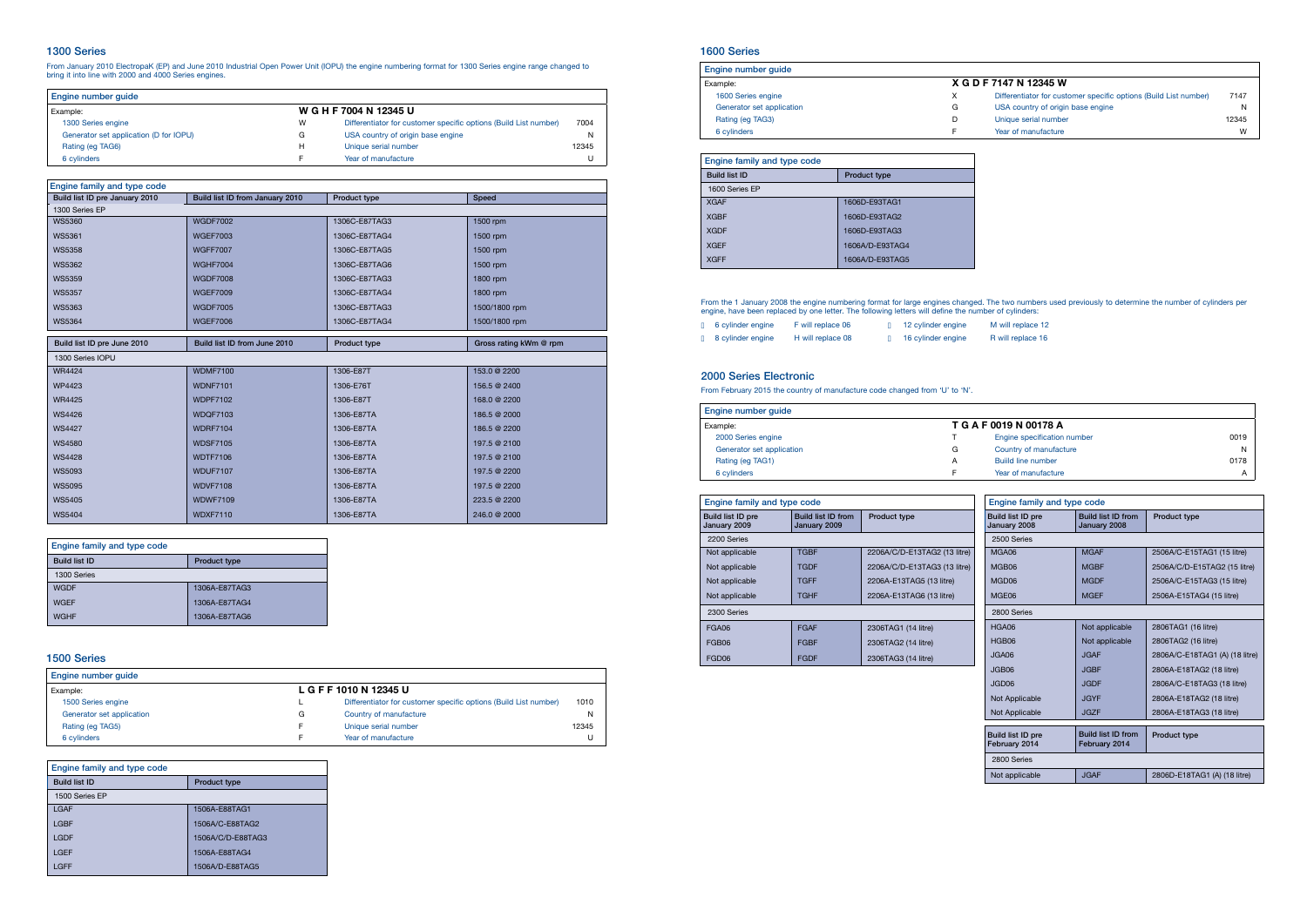#### Engine number guide Example: DGB F 0081 U 00017 B 4000 Series engine D Generator set application G<br>
Rating (eq TAG2) B Rating (eg TAG2) 6 cylinders F Fixed build number (0000 means configured product) 0081 Country of manufacture U Build line number 0017 Year of manufacture B

| Engine family and type code - Diesel     |                                           |                      |  |  |  |
|------------------------------------------|-------------------------------------------|----------------------|--|--|--|
| <b>Build list ID pre</b><br>January 2008 | <b>Build list ID from</b><br>January 2008 | <b>Product type</b>  |  |  |  |
| 4006                                     |                                           |                      |  |  |  |
| DGA06                                    | Not applicable                            | 4006TAG1             |  |  |  |
| DGB06                                    | <b>DGBF</b>                               | 4006/4006-23TAG2 (A) |  |  |  |
| DGD <sub>06</sub>                        | <b>DGDF</b>                               | 4006/4006-23TAG3 (A) |  |  |  |
| DGM06                                    | Not applicable                            | 4006TWG              |  |  |  |
| DGP06                                    | Not applicable                            | 4006TEG              |  |  |  |
| 4008                                     |                                           |                      |  |  |  |
| DGL08                                    | <b>DGLH</b>                               | 4008TAG              |  |  |  |
| DGA08                                    | <b>DGAH</b>                               | 4008TAG1 (A)         |  |  |  |
| DGB <sub>08</sub>                        | <b>DGBH</b>                               | 4008TAG2 (A)         |  |  |  |
| DGK08                                    | Not applicable                            | 4008TWG2             |  |  |  |
| Build list ID pre<br>January 2016        | <b>Build list ID from</b><br>January 2016 | <b>Product type</b>  |  |  |  |
| 4008                                     |                                           |                      |  |  |  |
| Not applicable                           | <b>DGAH</b>                               | 4008-30TAG1          |  |  |  |
| Not applicable                           | <b>DGBH</b>                               | 4008-30TAG2          |  |  |  |
| Not applicable                           | <b>DGDH</b>                               | 4008-30TAG3          |  |  |  |
| Build list ID pre<br>January 2008        | <b>Build list ID from</b><br>January 2008 | <b>Product type</b>  |  |  |  |
| 4012                                     |                                           |                      |  |  |  |
| DGL12                                    | Not applicable                            | 4012TAG              |  |  |  |
| DGA <sub>12</sub>                        | <b>DGAM</b>                               | 4012/4012-46TAG1 (A) |  |  |  |
| DGB <sub>12</sub>                        | <b>DGBM</b>                               | 4012/4012-46TAG2 (A) |  |  |  |
| DGD <sub>12</sub>                        | <b>DGDM</b>                               | 4012-46TAG3 (A)      |  |  |  |
| N/A                                      | <b>DGLM</b>                               | 4012-46TAG0A         |  |  |  |
| DGM <sub>12</sub>                        | Not applicable                            | 4012 TWG             |  |  |  |
| DGK <sub>12</sub>                        | <b>DGKM</b>                               | 4012/4012-46TWG2 (A) |  |  |  |
| DGN <sub>12</sub>                        | <b>DGNM</b>                               | 4012-46TWG3 (A)      |  |  |  |
| N/A                                      | <b>DGVM</b>                               | 4012-46TWG4 (A)      |  |  |  |
| DGP <sub>12</sub>                        | Not applicable                            | 4012TEG              |  |  |  |
| DGR <sub>12</sub>                        | Not applicable                            | 4012TEG2             |  |  |  |
| 4016                                     |                                           |                      |  |  |  |
| DGL16                                    | <b>DGLR</b>                               | 4016TAG              |  |  |  |
| DGA16                                    | <b>DGAR</b>                               | 4016TAG1 (A)         |  |  |  |
| DGB <sub>16</sub>                        | <b>DGBR</b>                               | 4016TAG2 (A)         |  |  |  |
| DGK16                                    | <b>DGKR</b>                               | 4016TWG2             |  |  |  |
| DGR <sub>16</sub>                        | <b>DGRR</b>                               | 4016TEG1/2 (A)       |  |  |  |
| Not applicable                           | <b>DGPR</b><br>(Introduced July 2010)     | 4016-61TRG1 (A)      |  |  |  |
| Not applicable                           | <b>DGWR</b><br>Introduced July 2010)      | 4016-61TRG2 (A)      |  |  |  |
| Not applicable                           | <b>DGXR</b><br>Introduced July 2010)      | 4016-61TRG3 (A)      |  |  |  |

4000 Series

| Engine family and type code - Gas |                                              |                 |  |  |  |
|-----------------------------------|----------------------------------------------|-----------------|--|--|--|
| Build list ID pre<br>January 2008 | <b>Build list ID from</b><br>January 2008    | Product type    |  |  |  |
| 4006                              |                                              |                 |  |  |  |
| DIE06                             | <b>DIFF</b>                                  | 4006TAG1        |  |  |  |
| DIF <sub>06</sub>                 | <b>DIFF</b>                                  | 4006TESI        |  |  |  |
| <b>DIH06</b>                      | <b>DIHF</b>                                  | 4006TRS         |  |  |  |
| <b>DIJ06</b>                      | Not applicable                               | 4006TRS         |  |  |  |
| 4008                              |                                              |                 |  |  |  |
| DIE08                             | <b>DIEH</b>                                  | 4008TESI        |  |  |  |
| DIF08                             | <b>DIFH</b>                                  | 4008TESI        |  |  |  |
| <b>DIH08</b>                      | <b>DIHH</b>                                  | 4008TRS         |  |  |  |
| <b>DIJ08</b>                      | <b>DIJH</b>                                  | 4008TRS         |  |  |  |
| 4012                              |                                              |                 |  |  |  |
| <b>DIE12</b>                      | <b>DIEM</b>                                  | <b>4012TESI</b> |  |  |  |
| DIF <sub>12</sub>                 | <b>DIFM</b>                                  | <b>4012TESI</b> |  |  |  |
| 4016                              |                                              |                 |  |  |  |
| <b>DIE16</b>                      | <b>DIER</b>                                  | 4016TESI        |  |  |  |
| <b>DIF16</b>                      | <b>DIFR</b>                                  | 4016TESI        |  |  |  |
| <b>DIG16</b>                      | <b>DIGR</b>                                  | 4016E61-TRS     |  |  |  |
| Not applicable                    | <b>DIHR</b><br>(Build List ID from Jan 2009) | 4016TRS         |  |  |  |
| Not applicable                    | <b>DIJR</b><br>(Build List ID from Jan 2009) | 4016TRS         |  |  |  |

### Notes:

- l A letter 'A' after the engine type equals the first evolution of that product, eg TAG1A
- The letters 'DBB' in the serial number signify a long engine replacement in a diesel or gas 4000 Series engine
- 'DPE' new internal build list numbers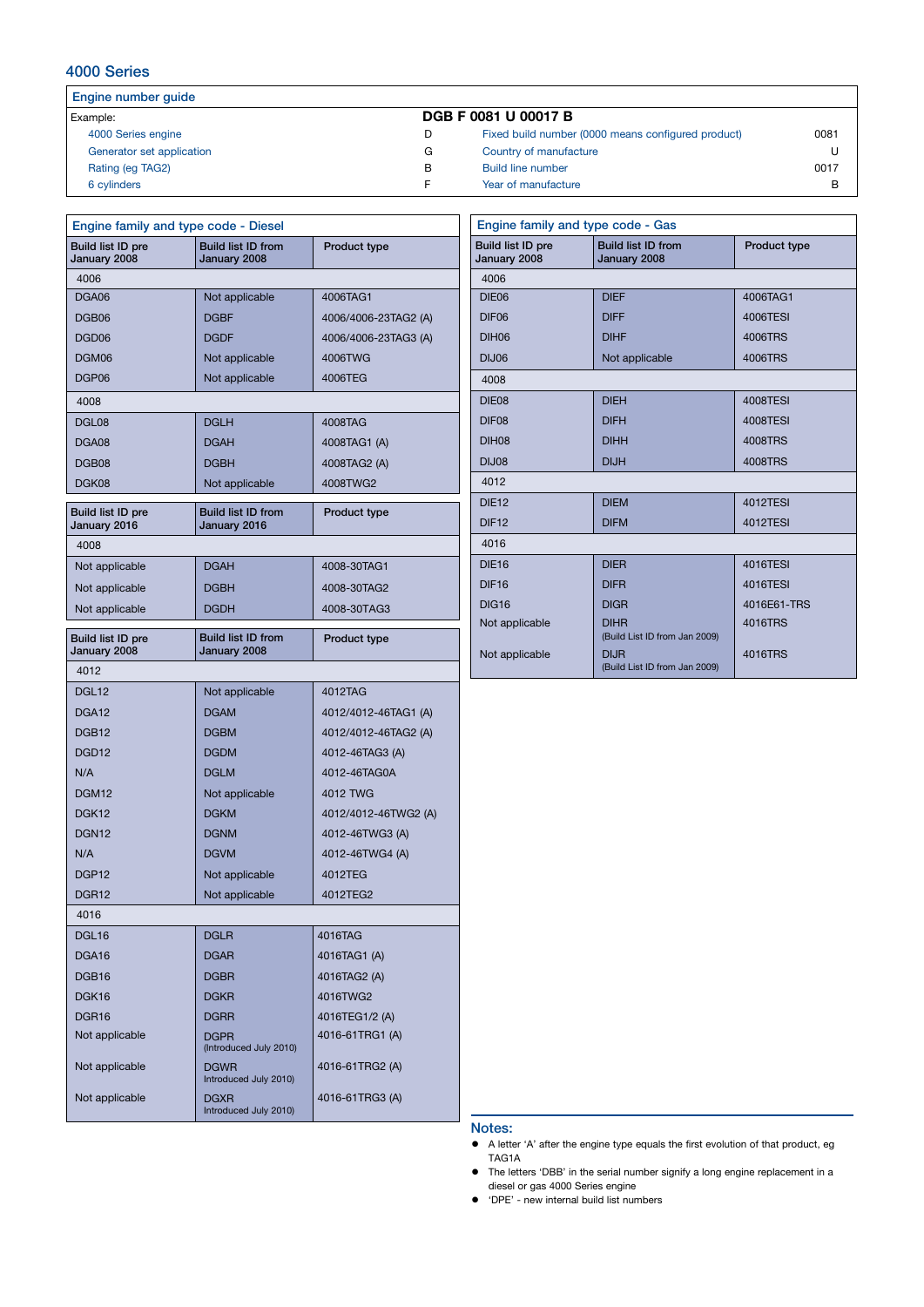# 2000/3000 Series Mechanical

| Engine number guide |                       |
|---------------------|-----------------------|
| Example:            | SG A 06 0010 U 0001 Y |

- Engine application SG
- 
- Engine family and type code<br>Number of cylinders 06 = 2000 Series, 08/12 = 3000 Series
- Engine specification number 0010

### Engine family and type code

|            | $\equiv$ ngino namin'y ania typo oodo |                   |                      |                     |                          |                  |                       |
|------------|---------------------------------------|-------------------|----------------------|---------------------|--------------------------|------------------|-----------------------|
|            | Family: SA Automotive                 | <b>SLB</b>        | 2000 Series          | Family: SF Forklift |                          | SGL              | <b>TAG</b>            |
| SAA        | 300TX                                 | <b>SLC</b>        | 3008 Series          | <b>SFA</b>          | T1                       | <b>SGM</b>       | TAG5                  |
| SAB        | 320MX                                 | <b>SLD</b>        | 3012 Series          | <b>SFB</b>          | T <sub>2</sub>           |                  | Family: SH Horizontal |
| <b>SAC</b> | 335TX                                 | <b>SLE</b>        | 3008 Marine          | <b>SFC</b>          | <b>TA</b>                | <b>SHA</b>       | <b>TWH</b>            |
| SAE        | 350E                                  | <b>SLG</b>        | 3008 / 3012SI        | SFD                 | <b>TW</b>                | Family: SP Plant |                       |
| SAG        | 375TX                                 | Family: SI Gas    |                      |                     | Family: SG Generator set | <b>SPA</b>       | т                     |
| SAJ        | 340TX2                                | <b>SIA</b>        | SI                   | SGA                 | TAG1A                    | <b>SPB</b>       | T <sub>1</sub>        |
| <b>SAK</b> | 380TX2                                | <b>SIB</b>        | SI Gas Unit          | SGB                 | TAG <sub>2</sub>         | <b>SPC</b>       | T <sub>2</sub>        |
| SAL        | 410TX2                                | <b>SIC</b>        | TSI CHP              | SGC                 | TAG2A                    | SPD              | <b>TA</b>             |
|            | Family: SB Short Block                | <b>SID</b>        | <b>TSI Gas Unit</b>  | SGD                 | TAG3A                    | <b>SPE</b>       | <b>TAP</b>            |
| <b>SBA</b> | <b>TX</b>                             | <b>SIE</b>        | <b>TWSI CHP</b>      | SGE                 | TAG4                     | SPJ              | <b>TP</b>             |
| <b>SBB</b> | 2000 Series                           | <b>SIF</b>        | <b>TWSI Gas Unit</b> | <b>SGF</b>          | <b>TG</b>                | <b>SPK</b>       | <b>TTA</b>            |
| <b>SBC</b> | 3008 Series                           | Family: SM Marine |                      | SGG                 | TG1A                     | <b>SPL</b>       | <b>TTAP</b>           |
| SBD        | 3012 Series                           | <b>SMA</b>        | M600T1               | SGH                 | TG <sub>2</sub> A        | <b>SPM</b>       | <b>TW</b>             |
|            | Family: SL Long Engine                | <b>SMB</b>        | M700T1               | SGJ                 | <b>TTAG</b>              | SPP              | TW1                   |
| <b>SLA</b> | TX / Euro 2                           | <b>SMC</b>        | M800T1               | SGK                 | TWG <sub>2</sub>         |                  |                       |

 $06 = 2000$  Series,  $08/12 = 3000$  Series

# Shrewsbury Product (produced pre 1994)

| Engine number quide         |       |                     |       |
|-----------------------------|-------|---------------------|-------|
| Example:                    |       | 8C 27655 U 88900 W  |       |
| Engine family and type code | 8C    | Build line number   | 88900 |
| Engine specification number | 27655 | Year of manufacture | W     |
| Country of manufacture      |       |                     |       |

| Engine family and type code       |                      | <b>Engine type</b>    | <b>Position</b> |
|-----------------------------------|----------------------|-----------------------|-----------------|
| 8BT, 8CTA, 8DTW                   | Eagle                | Eagle/2000 Series     |                 |
| 8CTA                              | Eagle TX             | 3008 Series           |                 |
| 8BT, 8CTA/TTA, 8DTW, 8ESI, 8GTW-H | 2000 Series          | 3012 Series           |                 |
| $ $ 4AT, 4BTA, 4ESI               | 3008/CV8             | 2300/2500/2800 Series | W               |
| 4CTi                              | <b>Condor Marine</b> | 4006/4008 Series      | U               |
| 6ATA, 6CTW, 6DT, 6ESI             | 3012/CV12            | 4012/4016 Series      | V or X          |
|                                   |                      |                       |                 |



Country of manufacture U Build line number 0001

Year of manufacture Y